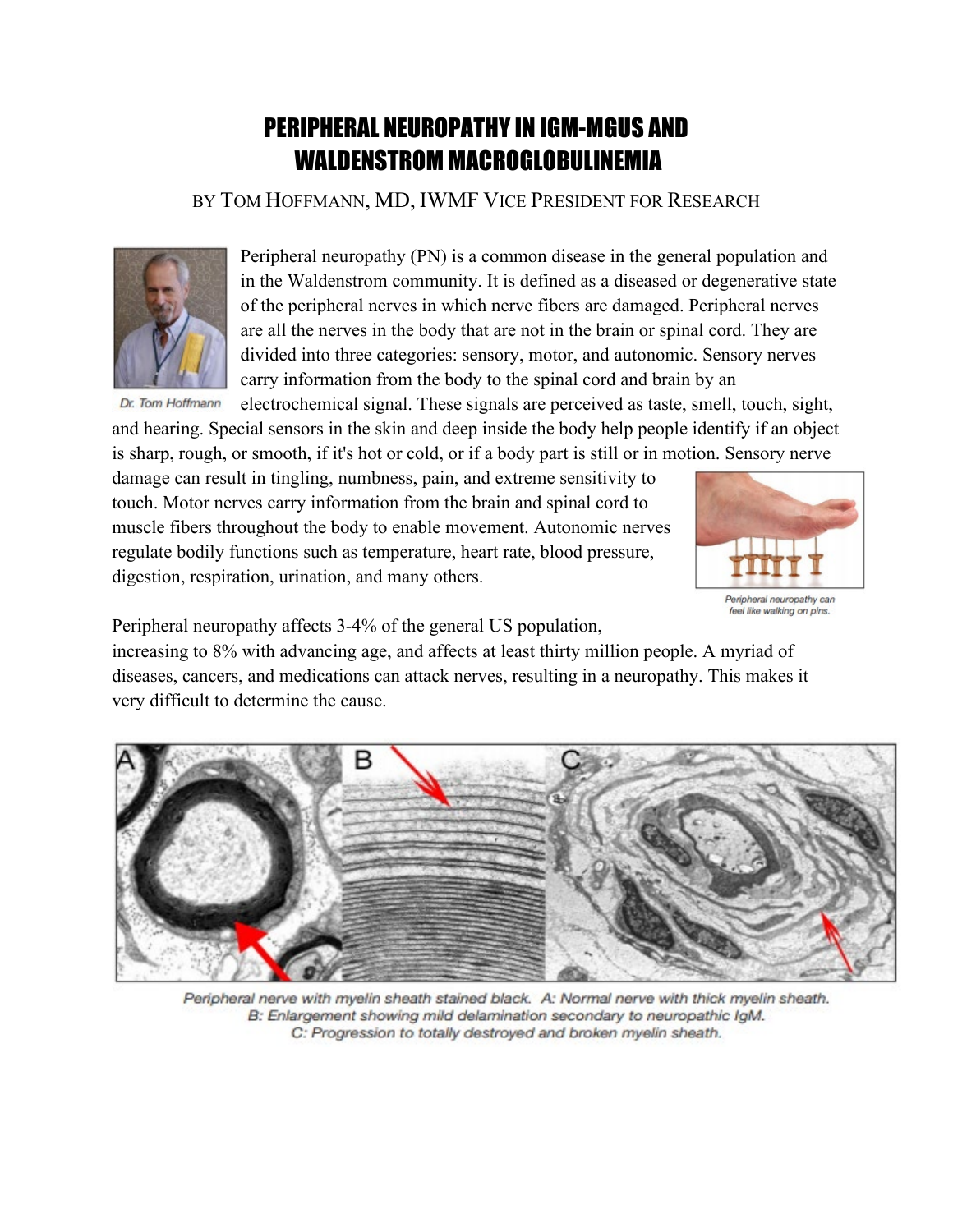Monoclonal gammopathy of unknown significance (MGUS) is present in 3.2% of the general population over fifty years old and increases to 9% by age 90. The major immunoglobulins present in MGUS patients and their incidence are IgA (12%), IgM (15%), and IgG (70%). PN is reported in 30-50% of IgM MGUS patients and up to 47% of WM patients. PN is reported by 25% of newly diagnosed WM patients as their presenting symptom at diagnosis. The clinical spectrum spans from distal paresthesias (abnormal skin sensations in the extremities) and mild gait imbalance to more severe sensory ataxia (loss of coordination), with falls and a varying degree of both sensory and motor deficits in the extremities.

## **IgM MGUS and WM Neuropathy Etiology**

Myelin composes the peripheral nerve cell sheath, which is the insulation covering that protects the nerve, and is made by Schwann cells. Patients with PN caused by IgM MGUS or WM typically manifest symptoms associated with dysfunction or loss of large myelinated nerve fibers. This occurs because of specific IgM monoclonal proteins that attack peripheral nerves, causing demyelination of the nerves and neuropathy that ultimately lead to nerve death. If you have PN caused by monoclonal IgM, you have one of these anti-myelin IgMs, although not all of them have been delineated yet. Anti-MAG is the most prevalent in WM PN patients. Myelin associated glycoprotein (MAG) is a special type of glycoprotein that plays a role in a signaling cascade that "turns on" the Schwann cells, leading to normal myelin production and healthy peripheral nerve activity. Anti-MAG IgM blocks MAG, resulting in loss of myelin production and destruction of the nerve sheath. Patients with anti-MAG can develop a neuropathic tremor that may respond to currently approved WM therapies. Anti-MAG and anti-sulfoglucuronyl paragloboside (SGPG) are the major two glycoproteins that induce PN (50% and 25%, respectively). GM1, GM2, GD1A, GT1B, and GQ1B are other targets that result in PN—GM1 and GM2 induce motor neuropathy. All of these can be tested by a blood sample.

Polyneuropathies are rarely a presenting feature in WM, as anti-MAG or anti-SGPG are seen in 75% of neuropathy cases. Polyneuropathies can attack both sensory and motor nerves. Polyneuropathy can be associated with an anti-MAG antibody, and it is a demyelinating, slowly progressing, sensory or sensorimotor ataxic neuropathy. Other rare polyneuropathies are POEMS syndrome (Polyneuropathy, Organomegaly, Endocrinopathy, Monoclonal protein, Skin changes); anti-GM1; anti-GM2; amyloidosis; CIDP (Chronic Inflammatory Demyelinating Polyneuropathy); cryoglobulinemia; and CANOMAD (Chronic Ataxic Neuropathy with Ophthalmoplegia, M protein, cold Agglutinins, and Disialosyl antibodies).

## **IgM MGUS and WM Neuropathy Symptoms**

These include one or more of the following:

- Paresthesias, including numbness; burning, stabbing, lancing, boring, shooting pains; and pins and needles or tingling sensations. Many of these are worse at night.
- Sensitivity to touch or temperature.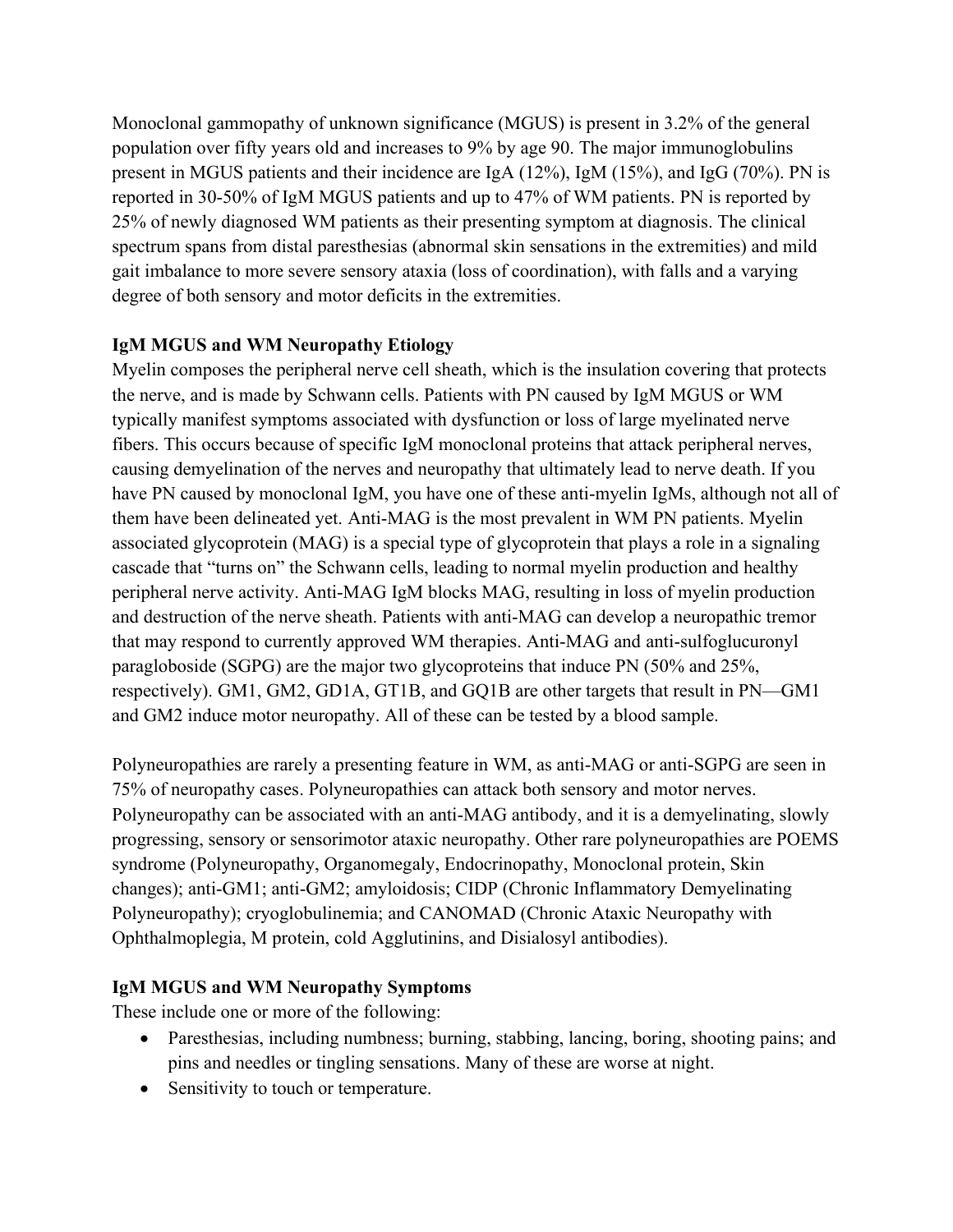- Loss of reflexes.
- Sensory neuropathy that is symmetrical and begins in the toes.
- Progression of symptoms up the legs, then the arms.
- Feeling like a sock is rolled up under your foot, or a feeling that you are wearing a tight, invisible glove or sock.
- Impaired balance, particularly in the dark.
- Distal extremity weakness.
- Motor damage muscle weakness, cramps, spasms, twitching, muscle shrinking.
- Dizziness, especially when getting up from a bed or a chair.
- Loss of co-ordination and proprioception (the ability to sense stimuli arising within the body regarding position, motion, and equilibrium).
- Fatigue.
- Ataxia and tremors.

## **Nerve Destruction**

As discussed previously, the IgM associated with anti-MAG and similar antibodies destroys the myelin covering of the nerve. Think of the myelin as the insulation covering of an electric cord. As the myelin insulation is destroyed, the nerve is exposed and dies. This is similar to the copper wire in an electrical cord that shorts out when the insulated wall has been stripped away. Which nerve in the body becomes demyelinated first? Of course, it would be the longest nerve in the body, as it has more myelin for the anti-MAG IgM to attack. That nerve is the one that goes from the spinal column to the toe. It is approximately four feet long, depending on your height. Breaks in the sheath will happen more quickly in that nerve. The neuropathy creeps up your leg as the disease progresses. The other leg will show symptoms at that same time because it is the same length. Once the PN is far enough up the legs, it begins to cause symptoms in the second longest nerves, in the arms. This type of PN is also called DADS (Distal Acquired Demyelinating Symmetric).

Some WM PN patients state that their PN began in the wrist, or the arm, or a rib, and so on. In order for that to happen, the patient has to have two diseases. Any nerve in the body that has had damage or is being damaged by a second disease will deteriorate faster into PN than a normal nerve. In the examples above, those patients must have had asymptomatic carpel tunnel syndrome, nerve impingement in the neck, or shingles in an intercostal nerve, previously or concurrently.

#### **PN Workup**

Determination of the cause of PN can be long and tedious. There are many other diseases, cancers, and drugs, more prevalent than IgM-MGUS or WM, which can cause PN:

• Diseases – diabetes, degenerative joint disease, infections in nerves, shingles, spinal cord injuries, poor circulation, hypothyroidism, surgery, radiation therapy, amyloidosis, renal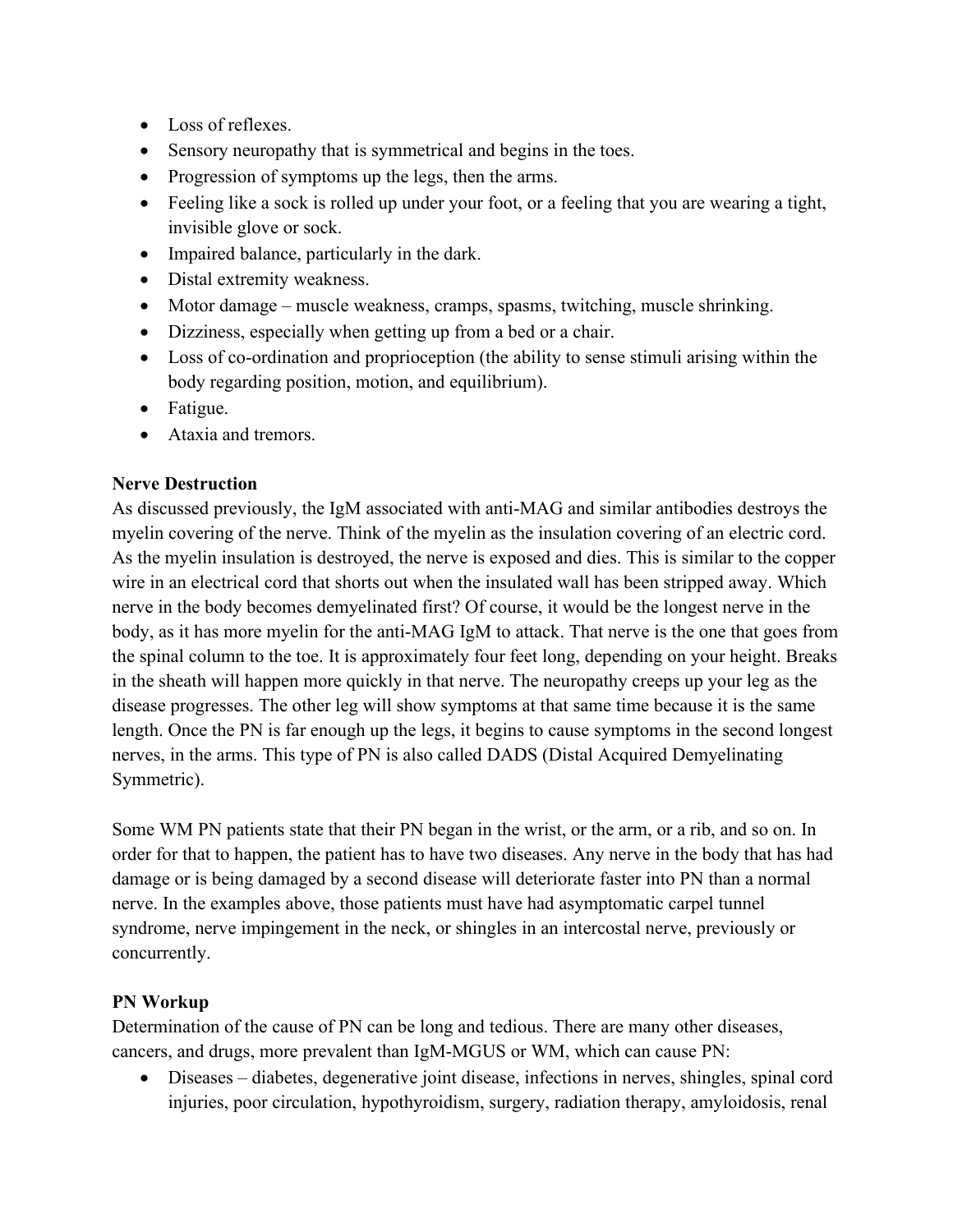failure, inflammatory disease, heavy metal poisoning, prior chemotherapy, physical injury, alcohol abuse, low vitamin B-12, some autoimmune diseases, HIV, sarcoidosis, Lyme disease, hepatitis, cryoglobulinemia, and cold agglutinins.

- Common cancers breast, lung, other B-cell lymphomas, ovarian, testicular, multiple myeloma, any cancer that presses on a nerve.
- Chemotherapy drugs cisplatin, carboplatin, cytosine, tacrolimus, Taxol, Taxotere, Jevtana.
- WM therapy drugs immunomodulatory drugs (IMiDs) such as Thalomid, Revlimid, Pomalyst; proteasome inhibitors such as Velcade, Kyprolis, Ninlaro.
- Other drugs amiodarone, Flagyl, HIV medications, Antabuse, interferon, and others.

Considerable testing may be required to make the diagnosis.

Neurological tests may be used to help determine the nerve problem. Nerve conduction studies (NCS) and electromyography (EMG) are used to help define the neuropathy. Negative testing may not mean that you don't have PN, since early in the disease these tests cannot pick it up. CT and MRI scans can discern nerve impingement, Bing-Neel syndrome, and masses that compress nerves.

Many people may have more than one disease, drug, or cancer that results in PN. That makes it difficult to come to a conclusion.

## **More Specific Tests for PN from IgM MGUS and WM**

- Cerebrospinal fluid shows an elevated protein level (IgM) in 80% of demyelinating PN  $(>1 \text{ g/L}).$
- Anti-MAG IgM antibody testing.
- Anti-SGPG IgM antibody testing.
- WM neuropathy is mostly associated with IgM kappa light chains.
- If the diagnosis is unclear after a peripheral PN workup, multiple plasmaphereses should be considered. Plasmapheresis can be diagnostic and therapeutic. It will lower the IgM level considerably, although temporarily. Having three or four of these at two-to-three week intervals should temporarily improve the PN. If so, one has PN from IgM MGUS or WM.
- A sural nerve biopsy is also a definitive test. This is performed at the ankle. Sural nerve biopsies will cause a permanent sensory deficit on the lateral side of the foot and a 10- 20% risk of post‐biopsy pain. The biopsy will show IgM and an immune system protein called complement deposited on the myelin sheath and delamination (separation) of the sheath.
- Fat and skin biopsies are usually non-diagnostic, except, for example, in the case of fat pad biopsies and amyloidosis.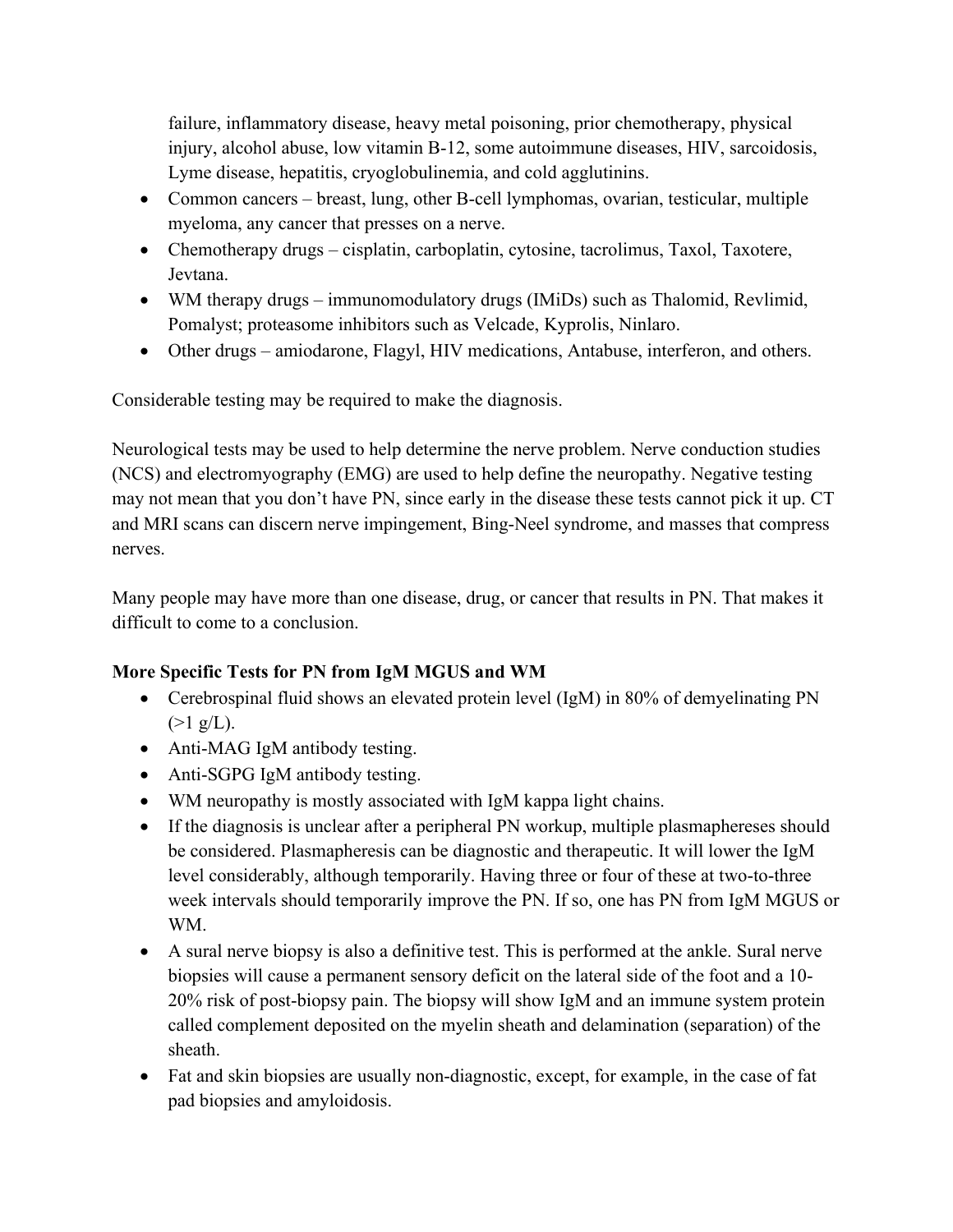#### **PN Medications**

PN is a quality of life issue. Medications are used to allow the patient to remain functional, mobile, free of pain, and enjoy life. Over-the-counter medications are used to treat the minor symptoms of neuropathy. Escalation to prescription drugs is tailored by one's doctor to fit each patient's situation. Some of the drugs may also help with depression, hypertension, and degenerative joint disease.

- Non-narcotic pain relievers Tylenol, Motrin, Mobic
- COX-2 inhibitors Celebrex
- Narcotics for pain
- Ultram/tramadol
- Tricyclic antidepressants Pamelor (nortriptyline), Elavil (amitriptyline), Cymbalta (duloxetine)
- Topical medications and/or lidocaine patches
- Alpha 2 adrenergic agonists Clonidine (blood pressure medication)
- Anti-seizure medications Neurontin (gabapentin), Lyrica (pregabalin)

## **Waldenstrom Treatment for PN**

The only way to decrease the progression of PN due to monoclonal IgM in WM patients relies on lowering the IgM level. If the PN becomes a quality of life issue, consideration should be given to WM treatment. Early treatment intervention may prevent debilitating neuropathy. Nerve regrowth after treatment may take up to two years to resolve neuropathy. Neuropathy is permanent after two years if not treated, but treatment may still prevent its worsening.

Local treatments with nerve blocks or a transcutaneous electrical nerve stimulation (TENS unit) may be of value. Steroids are used only in those with inflammatory or autoimmune neuropathy like CIDP. IVIG is rarely used now as it is only 15-20% effective, has only short term benefit, and costs approximately \$10,000 per course.

The first drug tested to lower IgM for WM PN was Rituxan in the early 2000s. It has been the mainstay treatment for WM PN when there are no other WM problems, due to its safety profile. However, it only has a 30-50% improvement rate. Combination therapies of other drugs with Rituxan are now the preferred first-line treatment of many indolent lymphomas, including Waldenstrom. It is logical to extrapolate conclusions from WM treatment results when treating WM PN. Many times those drugs are used with Rituxan for its synergy.

## **Mantras for PN from IgM MGUS and WM**

- Quality of life is paramount.
- The presence of mild neuropathy alone is not a justification for WM treatment, but steady progression with accumulating disability or loss of quality of life should prompt action.